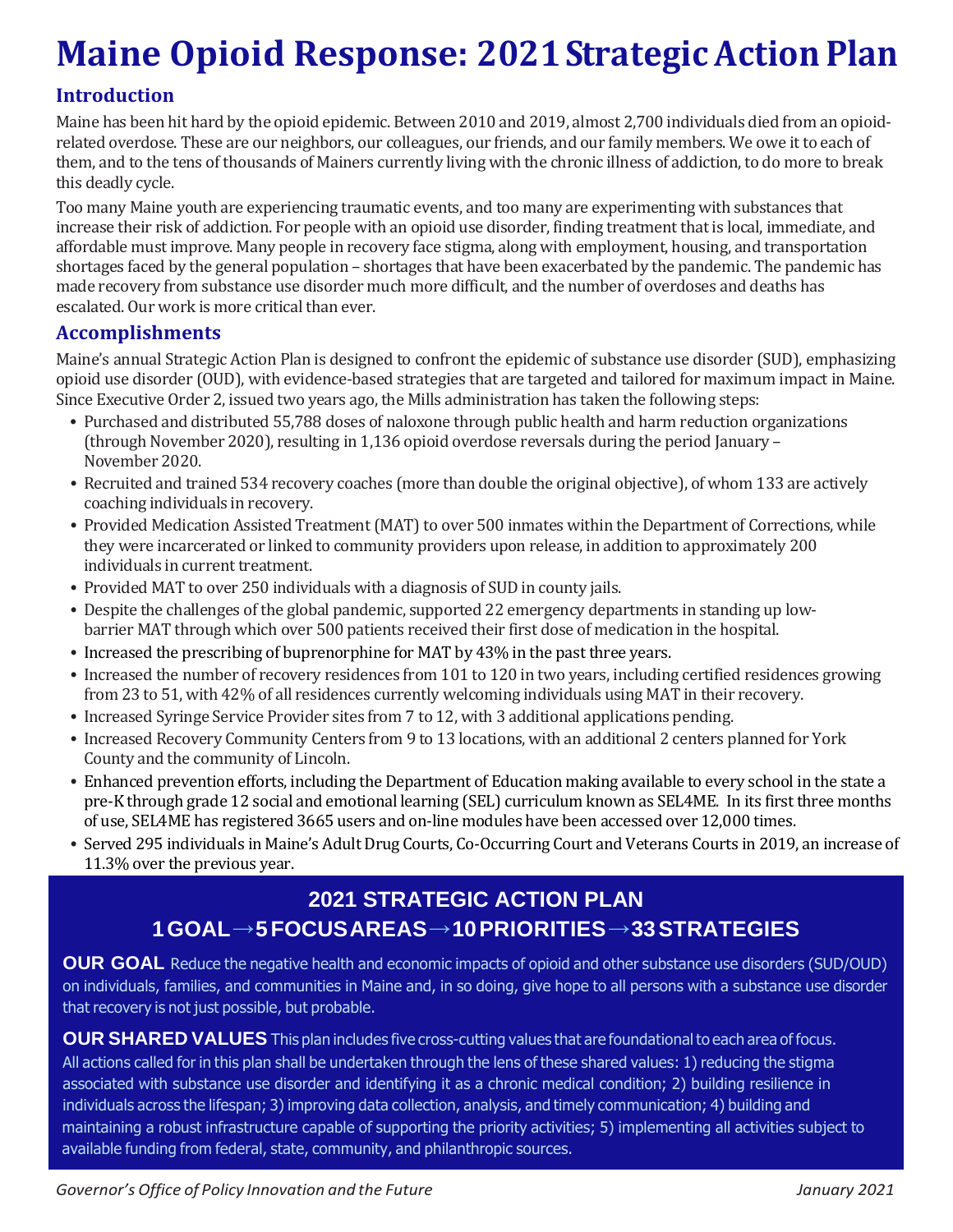# **Focus Areas, Priorities,Strategies**

## **LEADERSHIP**

## **PriorityA:** Take decisive, evidence-based and community focused actions in response to Maine's opioidcrisis

*Strategy#1:Providestrongstate-levelleadershipandcoordinationamongprevention,harmreduction,treatment, and recovery strategies*

| CURRENTLY PLANNED/FUNDED ACTIVITIES (FY21)                                                                                                                                                                                                                                                                                                                                                                                                                                                                                                                                     | PRIORITY FUTURE ACTIVITIES (FY22 - FY23)                                                                                                                                                                                                                                                                                                                                                                          |
|--------------------------------------------------------------------------------------------------------------------------------------------------------------------------------------------------------------------------------------------------------------------------------------------------------------------------------------------------------------------------------------------------------------------------------------------------------------------------------------------------------------------------------------------------------------------------------|-------------------------------------------------------------------------------------------------------------------------------------------------------------------------------------------------------------------------------------------------------------------------------------------------------------------------------------------------------------------------------------------------------------------|
| <b>a.</b> Continue to make SUD/OUD response a top priority of the<br>Mills administration with leadership from the Director of<br>Opioid Response, the Prevention and Recovery Cabinet,<br>the Opioid Coordinating Council, Clinical Advisory<br>Committee, and the Opioid Data Sharing Committee<br><b>b.</b> Assess and update the SUD/OUD Strategic Action Plan<br>c. Ensure dedicated staff to support the implementation of the<br><b>Strategic Action Plan</b><br><b>d.</b> Enhance the Governor's Office of Policy, Innovation &<br>Future (GOPIF) web page for SUD/OUD | Regularly review and enhance the Opioid<br>i.,<br>Response Strategic Action Plan<br>Secure and publicly promote leadership commitments<br>j.<br>from key stakeholders<br>k. Expand the Opioid Response Summit to include an<br>additional half-day of workshops and an evening<br>reception<br>Support additional recovery events in local communities<br>ь<br>m. Hold manufacturers and distributors accountable |
| <b>e.</b> Inventory all SUD/OUD programs and, including state,<br>federal (HRSA, SAMHSA, etc) and private<br>philanthropy.<br>f. Host an annual Opioid Response Summit, enhanced with<br>monthly educational webinars<br>g. Build collaborative relationships with local, state,<br>and national stakeholders and philanthropic<br>organizations<br><b>h.</b> Support, and implement if enacted, legislation establishing<br>an overdose fatality review panel                                                                                                                 |                                                                                                                                                                                                                                                                                                                                                                                                                   |

*Strategy #2: Develop a treatment and prevention workforce sufficient to meet the needs of Maine's population*

| CURRENTLY PLANNED/FUNDED ACTIVITIES (FY21)                       | PRIORITY FUTURE ACTIVITIES (FY22 - FY23)                         |
|------------------------------------------------------------------|------------------------------------------------------------------|
| a. Support the development and growth of new and emerging        | <b>d.</b> Support universities and community colleges in         |
| workforce models for addressing SUD/OUD, including               | developing curriculum                                            |
| Community Health Workers, Recovery Coaches, and                  | <b>e.</b> Assess workforce supply and demand, including a review |
| <b>Community Paramedicine</b>                                    | of licensing categories                                          |
| <b>b.</b> Implement a Substance Use Disorders Learning Community | f. Continue to evaluate and promote expansion of                 |
| c. Through the Support for ME initiative and MaineCare's         | MAT prescriber capacity in geographic areas of                   |
| Comprehensive Rate System Evaluation, examine rates              | need                                                             |
| to ensure adequate payment to support recruitment and            |                                                                  |
| retention of workforce                                           |                                                                  |

*Strategy #3: Support local and regional community engagement efforts*

| <b>CURRENTLY PLANNED/FUNDED ACTIVITIES (FY21)</b>                                                                                                                                                                                                                                                                                                                                                                                                            | PRIORITY FUTURE ACTIVITIES (FY22 - FY23)                                                    |
|--------------------------------------------------------------------------------------------------------------------------------------------------------------------------------------------------------------------------------------------------------------------------------------------------------------------------------------------------------------------------------------------------------------------------------------------------------------|---------------------------------------------------------------------------------------------|
| <b>a.</b> Support the growth and sustainability of Recovery<br><b>Community Centers</b><br><b>b.</b> Engage and showcase communities in statewide events,<br>including the annual Opioid Response Summit<br><b>c.</b> Support the use of film and storytelling to engage<br>communities<br>d. Promote Recovery Friendly Communities<br><b>e.</b> Support public, private, and philanthropic funding<br>of communities implementing prevention<br>initiatives | Evaluate and fund as resources allow, promising local<br>t.<br>community engagement efforts |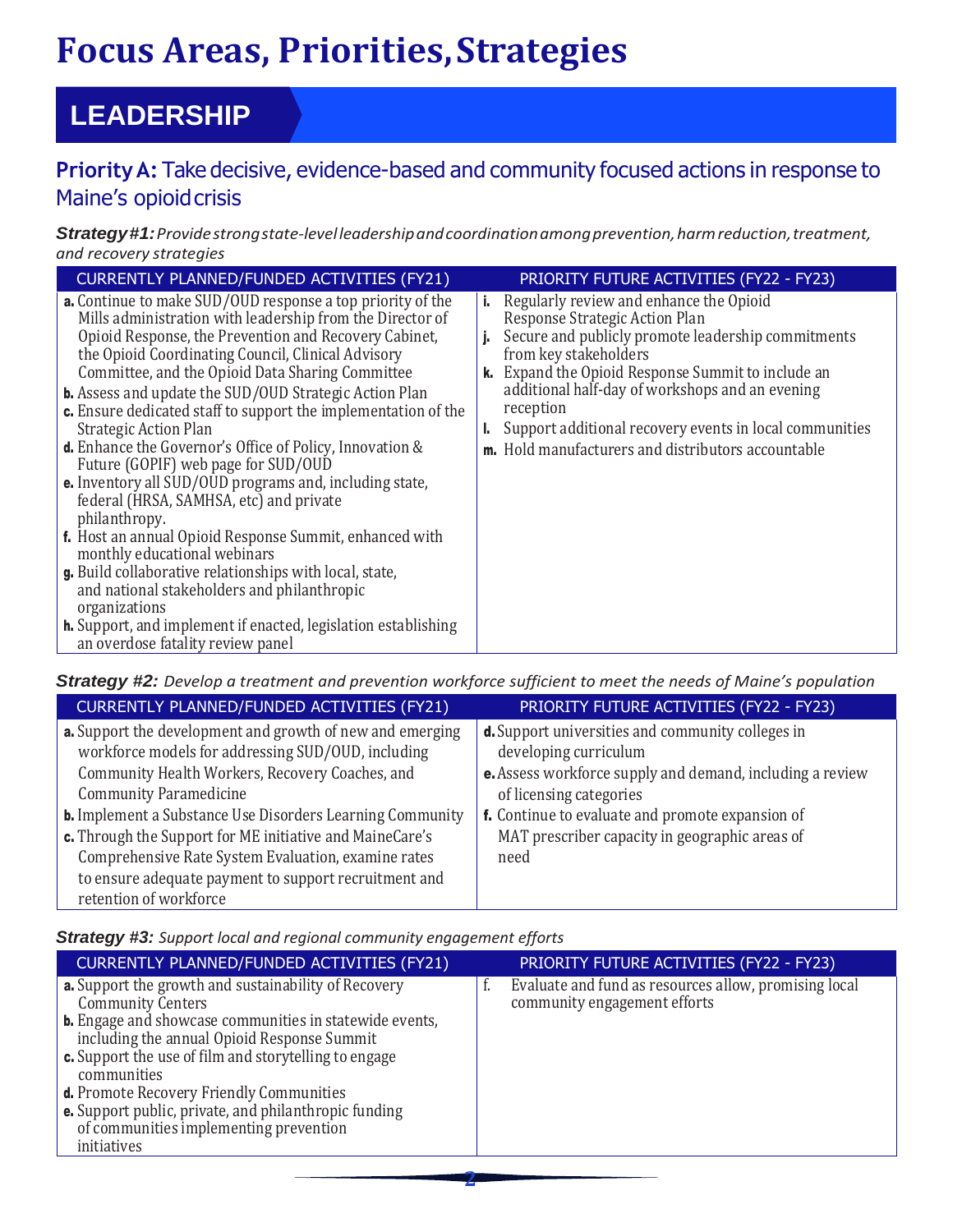*Strategy#4:Promote changesinpublic understanding,beliefs andbehaviorsregardingsubstance usedisorderand opioid use disorder(SUD/OUD)*

| CURRENTLY PLANNED/FUNDED ACTIVITIES (FY21)                                                                                                                    | PRIORITY FUTURE ACTIVITIES (FY22 - FY23)                                            |
|---------------------------------------------------------------------------------------------------------------------------------------------------------------|-------------------------------------------------------------------------------------|
| <b>a.</b> Develop and implement evidence-based public                                                                                                         | g. Disseminate a stigma and discrimination reduction                                |
| messaging campaigns                                                                                                                                           | curriculum, including continuing education credits, to all                          |
| <b>b.</b> Conduct outreach and education opportunities for                                                                                                    | health care providers, first responders, and frontline                              |
| health care providers                                                                                                                                         | support staff                                                                       |
| c. Implement an education module for law enforcement                                                                                                          | <b>h.</b> Continue to work with employers to promote treatment                      |
| professionals and Maine Criminal Justice Academy                                                                                                              | and recovery-friendly worksites                                                     |
| recruits                                                                                                                                                      | <i>i.</i> Engage municipal governments, business associations,                      |
| <b>d.</b> Host and participate in forums, presentations, and                                                                                                  | and community service organizations in taking                                       |
| recovery events in local communities and key sectors                                                                                                          | supportive actions                                                                  |
| <b>e.</b> Create more opportunities for individuals, families, and<br>others affected by SUD/OUD to tell their personal stories of<br>addiction or recovery   | j. Evaluate stigma and discrimination reduction efforts for<br>possible replication |
| <b>f.</b> Educate employers and support efforts that promote<br>recovery-friendly workplaces, including the new<br>Youth Employment Assistance Program (YEAP) |                                                                                     |

| CURRENTLY PLANNED/FUNDED ACTIVITIES (FY21)                                                                                                                                        | PRIORITY FUTURE ACTIVITIES (FY22 - FY23)                                                                                                                       |
|-----------------------------------------------------------------------------------------------------------------------------------------------------------------------------------|----------------------------------------------------------------------------------------------------------------------------------------------------------------|
| a. Establish an Opioid Data Sharing Committee (ODSC), replacing<br>the Statewide Epidemiology Outcomes Workgroup (SEOW)<br>Opioid Sub-Committee                                   | j. Compile stories that add context and texture to<br>communications of data and outcomes<br>k. Communicate the results of data analysis and interpretation to |
| <b>b.</b> Continue to support the SEOW in its prevention work,                                                                                                                    | policymakers and the public                                                                                                                                    |
| including the engagement and education of multi-sector<br>partnerships                                                                                                            | I. Support efforts to align state and federal guidelines on SUD<br>data-sharing                                                                                |
| c. Develop a strategic data plan, including clearly defined roles<br>and purposes for the data currently available, including<br>automation of population-based surveillance data |                                                                                                                                                                |
| d. Conduct an economic study and report on the cost of SUD/<br><b>OUD to Maine families and businesses</b>                                                                        |                                                                                                                                                                |
| <b>e.</b> Create an online data hub to increase public transparency                                                                                                               |                                                                                                                                                                |
|                                                                                                                                                                                   |                                                                                                                                                                |
| g. Conduct ongoing data analysis and interpretation to improve<br>understanding of program performance                                                                            |                                                                                                                                                                |
| <b>h.</b> Promote the use of ODMAP (overdose mapping tool)                                                                                                                        |                                                                                                                                                                |
| i. Share overdose spike data with clinicians and community                                                                                                                        |                                                                                                                                                                |
| f. Share key data to inform policy and program design<br>partners, promoting appropriate response                                                                                 |                                                                                                                                                                |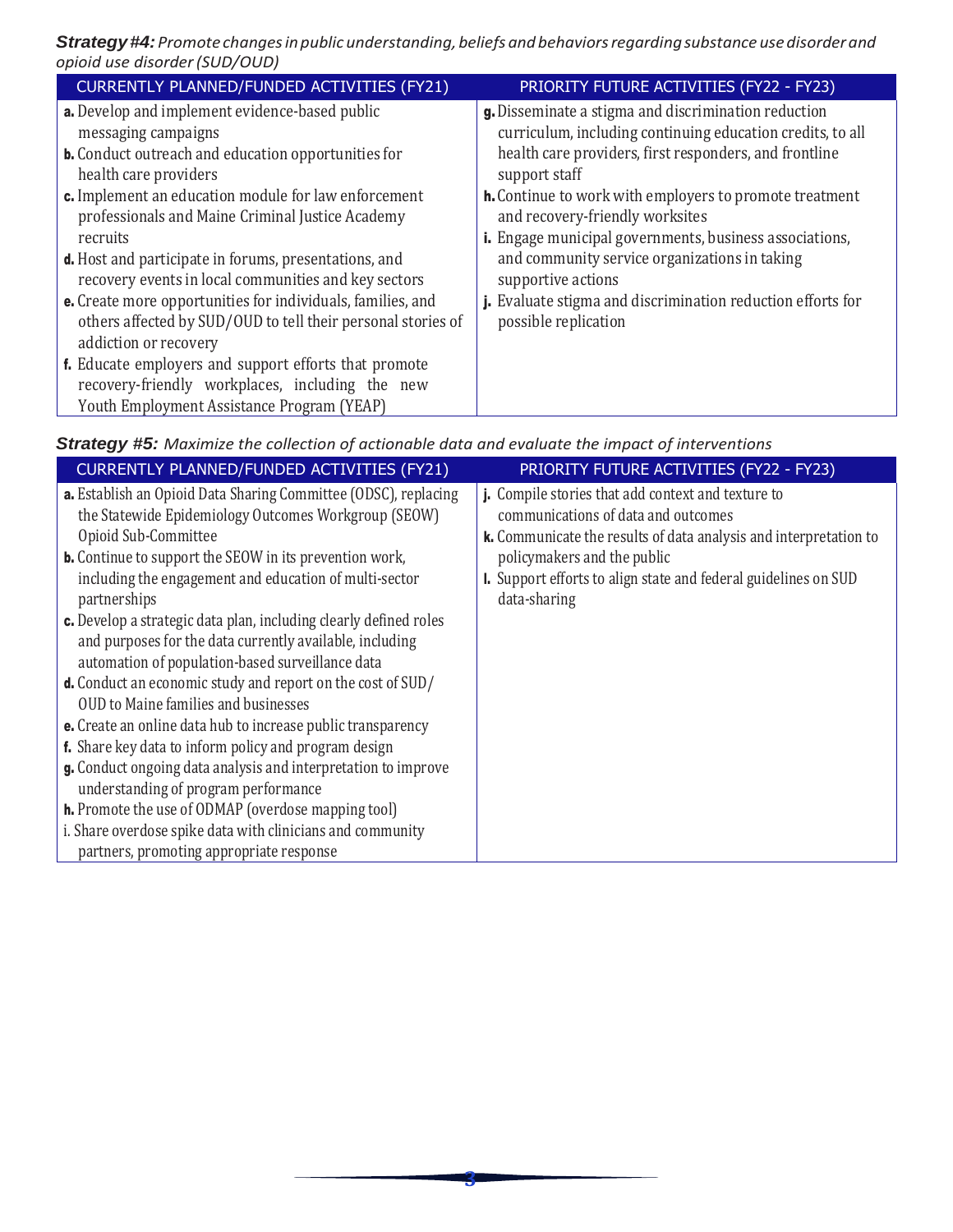## Priority B: Prevent the early use of addictive substances by children, youth, and young adults

*Strategy #6: Support healthy early childhood development*

| CURRENTLY PLANNED/FUNDED ACTIVITIES (FY21)                                                                                              | PRIORITY FUTURE ACTIVITIES (FY22 - FY23)                                                                                                                          |
|-----------------------------------------------------------------------------------------------------------------------------------------|-------------------------------------------------------------------------------------------------------------------------------------------------------------------|
| a. Support the activities of the Children's Cabinet which<br>benefit and improve early childhood development and<br>prevent early use   | f. Expand the availability of Home Visiting and Public Health<br><b>Nurses</b><br>g. Promote educational information and skill-building for parents               |
| <b>b.</b> Support the implementation of early childhood education<br>and social and emotional learning skills for children and<br>youth | and families, including evidence-based programs to develop<br>effective parenting skills<br><b>h.</b> Provide education and training opportunities for child care |
| <b>c.</b> Support access to contraception.                                                                                              | providers                                                                                                                                                         |
| d. Support efforts to thoroughly review infant and child<br>mortality data                                                              | <b>i.</b> Implement social and emotional learning curriculum in all<br>schools                                                                                    |
| <b>e.</b> Continue to implement the Safe Sleep campaign                                                                                 | Identify and implement out-of-school social and emotional<br>learning programs                                                                                    |
|                                                                                                                                         | k. Evaluate social and emotional learning programs for efficacy                                                                                                   |
|                                                                                                                                         | and potential expansion                                                                                                                                           |

#### *Strategy #7: Reduce adverse childhood experiences (ACEs)*

| CURRENTLY PLANNED/FUNDED ACTIVITIES (FY21)                                                                                                                                                                                                                                                                                                                                                                                    | PRIORITY FUTURE ACTIVITIES (FY22 - FY23)                                                                                                                                                                                                                              |
|-------------------------------------------------------------------------------------------------------------------------------------------------------------------------------------------------------------------------------------------------------------------------------------------------------------------------------------------------------------------------------------------------------------------------------|-----------------------------------------------------------------------------------------------------------------------------------------------------------------------------------------------------------------------------------------------------------------------|
| a. Promote awareness and education on the prevention of ACEs <b>f.</b> Explore the creation of ACEs Response Teams to<br><b>b.</b> Support parents with SUD/OUD in maintaining custody or<br>achieving reunification<br>c. Provide parent education, coaching and case management<br>d. Explore the evidence base and potential target audiences<br>for trainings on childhood brain development, ACEs, and<br>SUD prevention | support children exposed to violence<br>g. Reduce arrests and incarceration through the OPTIONS<br>program, pre-booking diversion and Drug Courts<br>h. Participate in a comprehensive, cross-departmental plan to<br>address ACE's and trauma informed interventions |
| e. Promote ACEs education and training for high-<br>risk communities and/or families                                                                                                                                                                                                                                                                                                                                          |                                                                                                                                                                                                                                                                       |
|                                                                                                                                                                                                                                                                                                                                                                                                                               |                                                                                                                                                                                                                                                                       |

#### *Strategy #8: Promote life skills and resilience-building for all youth*

| <b>CURRENTLY PLANNED/FUNDED ACTIVITIES (FY21)</b>                                                                                                                                                                                                                                                                                                                                                                                                                                                                                                                                                                                                                                                                                                                   | PRIORITY FUTURE ACTIVITIES (FY22 - FY23)                                                                                                          |
|---------------------------------------------------------------------------------------------------------------------------------------------------------------------------------------------------------------------------------------------------------------------------------------------------------------------------------------------------------------------------------------------------------------------------------------------------------------------------------------------------------------------------------------------------------------------------------------------------------------------------------------------------------------------------------------------------------------------------------------------------------------------|---------------------------------------------------------------------------------------------------------------------------------------------------|
| a. Support and participate in the Maine Resilience<br>Building Network's "Youth Matters" Initiative                                                                                                                                                                                                                                                                                                                                                                                                                                                                                                                                                                                                                                                                 | f. Assess potential partnerships with School Based Health<br>Centers                                                                              |
| <b>b.</b> Support the Maine Youth Action Network's efforts to<br>engage youth and create more resources to address<br>students' mental health and emotional needs<br>c. Support Positive Action Teams in Piscataquis County<br>d. Support the Department of Education and Maine Center for<br>Disease Control and Prevention, Office of Behavioral Health,<br>Office of Child and Family Services, and others in promoting<br>and disseminating social and emotional learning (SEL)<br>curriculum and programs, including Sources of Strength,<br>Primed for Life, Second Steps, and Maine Department of<br>Education's curriculum developed in collaboration with<br><b>EVOLUTION LAB</b><br><b>e.</b> Support the StrengthenME resilience and wellness initiative | g. Continue to support the promotion and dissemination of<br>SEL curriculum, subject to ongoing evaluation of efficacy<br>and successful outcomes |
|                                                                                                                                                                                                                                                                                                                                                                                                                                                                                                                                                                                                                                                                                                                                                                     |                                                                                                                                                   |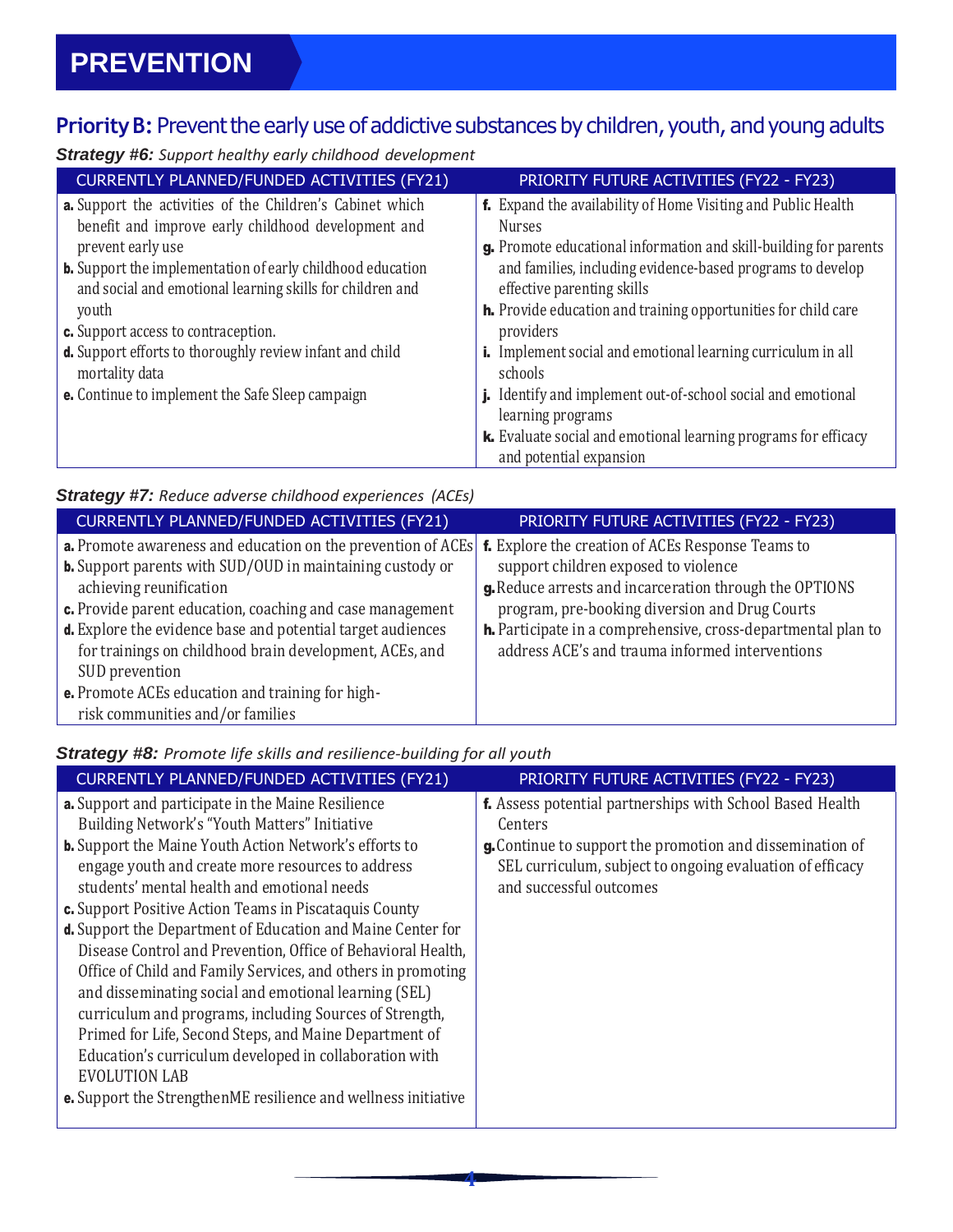#### *Strategy #9: Identify and support youth and young adults at risk of developing a substance use disorder*

| <b>CURRENTLY PLANNED/FUNDED ACTIVITIES (FY21)</b>                                                                                                                                  |    | PRIORITY FUTURE ACTIVITIES (FY22 - FY23)                                                                                             |
|------------------------------------------------------------------------------------------------------------------------------------------------------------------------------------|----|--------------------------------------------------------------------------------------------------------------------------------------|
| <b>a.</b> Provide trauma-informed, evidence-based education<br>and trainings to high-risk youth                                                                                    |    | <b>k.</b> Increase the number of children's behavioral<br>health counselors, especially in rural areas                               |
| <b>b.</b> Include information on SUD treatment for adolescents in<br>online content                                                                                                |    | Increase the number of mental health/behavioral<br>health (MH/BH) counselors and/or social workers in                                |
| c. Strengthen school and community-based approaches to<br>SUD/OUD prevention<br><b>d.</b> Provide support for Teen Centers                                                         |    | schools<br><b>m.</b> Increase restorative justice practices in schools<br>n. Promote the use of SBIRT (Screening, Brief Intervention |
| <b>e.</b> Support restorative justice practices<br>f. Develop and distribute Maine-specific and trauma-                                                                            |    | & Referral for Treatment) for early use of addictive<br>substances in primary care, school-based health centers                      |
| informed programs and curricula at no cost to all public<br>schools                                                                                                                |    | and other youth settings<br><b>o.</b> Expand SIRP through virtual offerings and outreach to                                          |
| g. Continue to implement the Maine Youth Leadership<br>Institute SEALFIT program                                                                                                   |    | primary care physicians and Department of Corrections<br>as new referral resources                                                   |
| <b>h.</b> Implement and increase referrals to the Student<br>Intervention Reintegration Program (SIRP)                                                                             | p. | Identify new partners and strategies to reach the young<br>adult population through secondary education and                          |
| <i>i.</i> Identify and assess for potential implementation evidence<br>based practices for reaching the young adult population                                                     |    | workplaces.                                                                                                                          |
| j. Support federally funded (HRSA) Pediatric and Behavioral<br>Health Partnership (MPBHP) - tele consult line for<br>providers to access child psychiatrists for behavioral health |    |                                                                                                                                      |
| issues, including polysubstance issues                                                                                                                                             |    |                                                                                                                                      |

| Strategy #10: Support and expand community partnerships to educate and engage youth, families, and communities |  |  |  |  |
|----------------------------------------------------------------------------------------------------------------|--|--|--|--|
|----------------------------------------------------------------------------------------------------------------|--|--|--|--|

| <b>CURRENTLY PLANNED/FUNDED ACTIVITIES (FY21)</b>                                                                                                                                                                                                                                                                                                                                                                                                                                                                                                                                                                                                                                                                                                                                                                                                                                                                                                                                                          | <b>PRIORITY FUTURE ACTIVITIES (FY22 - FY23)</b>                                                                                                                                                                                        |
|------------------------------------------------------------------------------------------------------------------------------------------------------------------------------------------------------------------------------------------------------------------------------------------------------------------------------------------------------------------------------------------------------------------------------------------------------------------------------------------------------------------------------------------------------------------------------------------------------------------------------------------------------------------------------------------------------------------------------------------------------------------------------------------------------------------------------------------------------------------------------------------------------------------------------------------------------------------------------------------------------------|----------------------------------------------------------------------------------------------------------------------------------------------------------------------------------------------------------------------------------------|
| <b>a.</b> Promote community-based efforts to educate and engage<br>parents and youth on the risks of early use of addictive<br>substances<br><b>b.</b> Promote opportunities to engage youth in healthy activities<br>c. Support community youth organizations<br><b>d.</b> Provide interdepartmental support and participation in<br>efforts among partners to understand and build upon<br>evidence-informed rural community prevention models<br><b>e.</b> Promote education for parents and providers on the impact<br>of the early use of addictive substances and how to reduce<br>early use among children and youth<br><b>f.</b> Support the development and implementation of a<br>networked campaign of messaging and materials to reduce<br>early use of addictive substances and vaping devices<br>g. Engage communities in efforts to address social norms and<br>policies that increase protective factors, such as the Youth<br>Matters initiative of the Maine Resilience Building Network | <b>h.</b> Promote healthy outdoor after-school programs/activities,<br>such as the Icelandic Model<br>i. Explore federal funding and private philanthropic<br>opportunities to sustain local prevention efforts and build<br>capacity. |

#### *Strategy #11: Implement and sustain COVID response, recovery and resiliency strategies*

| <b>CURRENTLY PLANNED/FUNDED ACTIVITIES (FY21)</b>                                                                                                                                                                                                                                                                                                                                            | PRIORITY FUTURE ACTIVITIES (FY22 - FY23)                                                                                                                                                                                        |
|----------------------------------------------------------------------------------------------------------------------------------------------------------------------------------------------------------------------------------------------------------------------------------------------------------------------------------------------------------------------------------------------|---------------------------------------------------------------------------------------------------------------------------------------------------------------------------------------------------------------------------------|
| <b>a.</b> Adapt school and community based prevention strategies to<br>virtual learning environments.                                                                                                                                                                                                                                                                                        | <b>d.</b> Assess and maintain the most effective COVID innovations<br>to expand the access and reach of prevention strategies.                                                                                                  |
| <b>b.</b> Design and implement the StrengthenME Initiative to<br>provide free tools, support, and connections to<br>Community Health Workers to reduce stress and promote<br>wellness, resilience, and recovery<br>c. Continue to assess, learn, and sustain innovations that<br>improve quality, access, and effectiveness of programs and<br>services, including telemedicine enhancements | e. Working with the Children's Cabinet and other aligned<br>organizations, research and develop messaging and<br>interventions that promote healthy coping skills to<br>prevent increased substance use during times of stress. |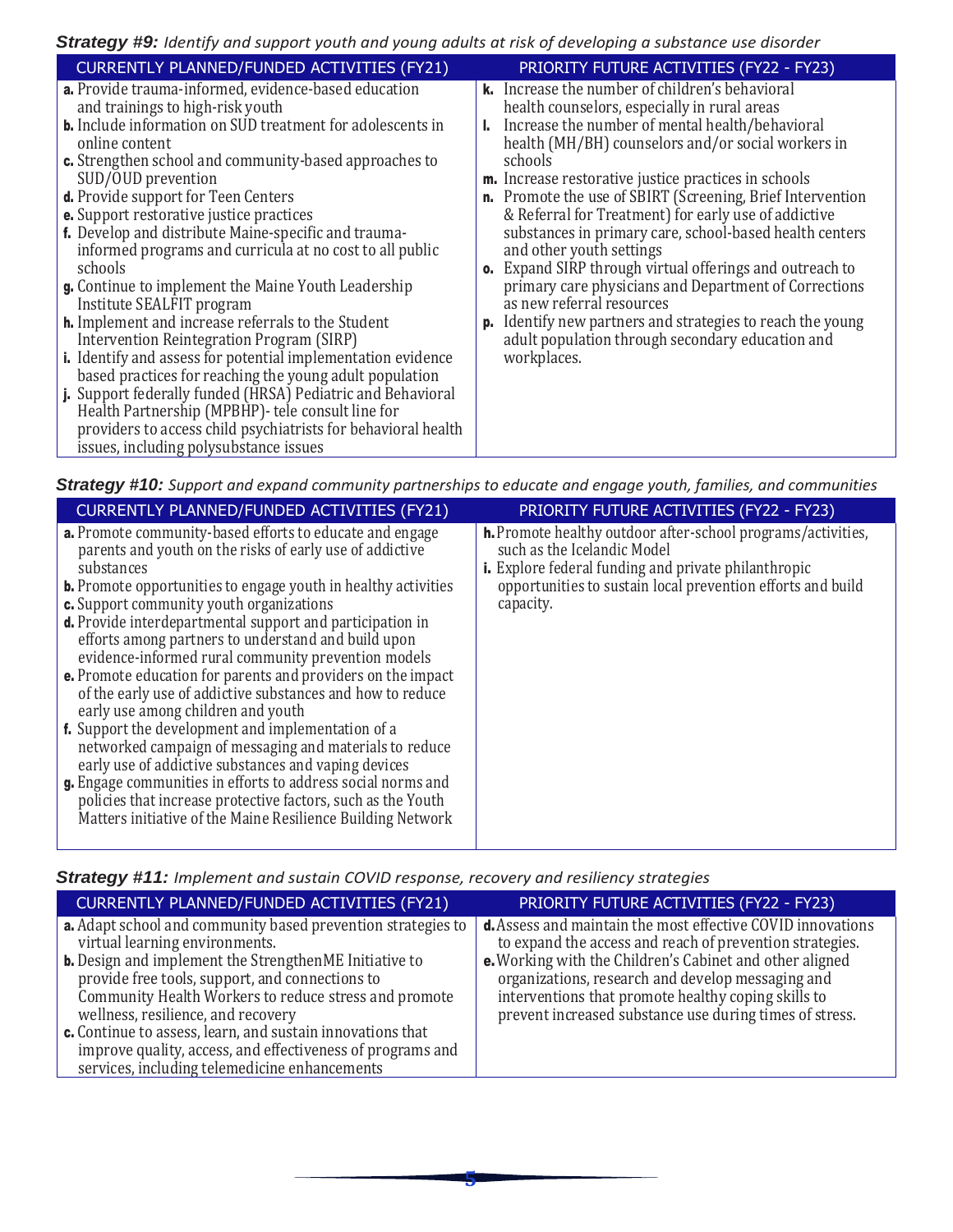## Priority C: Reduce the number of prescribed and illicitly obtained opioids

*Strategy #12: Improve the safety of opioid prescribing*

| <b>CURRENTLY PLANNED/FUNDED ACTIVITIES (FY21)</b>                | PRIORITY FUTURE ACTIVITIES (FY22 - FY23)                       |
|------------------------------------------------------------------|----------------------------------------------------------------|
| a. Support clinician adherence to evidence-based guidelines      | <b>f.</b> Use PMP data to identify and engage high prescribing |
| for opioid prescribing through the SUD Learning                  | outliers                                                       |
| Community and other online trainings                             | g. Evaluate expansion of the Controlled Substances             |
| <b>b.</b> Offer the Controlled Substances Stewardship Program to | Stewardship Program                                            |
| practices & providers to assist with tapering opioids            | h. Add additional academic detailing programs                  |
| c. Enhance reporting from the prescription                       |                                                                |
| monitoring program (PMP)                                         |                                                                |
| d. Support drug take-back days                                   |                                                                |
| e. Provide clinical training opportunities to address            |                                                                |
| safe prescribing practices                                       |                                                                |

*Strategy #13: Strengthen law enforcement efforts to intercept and reduce illicit opioid supply*

| <b>CURRENTLY PLANNED/FUNDED ACTIVITIES (FY21)</b>                                                                                                                                                                                                                                                                                                                                                               | PRIORITY FUTURE ACTIVITIES (FY22 - FY23)                                                                                                                                                 |
|-----------------------------------------------------------------------------------------------------------------------------------------------------------------------------------------------------------------------------------------------------------------------------------------------------------------------------------------------------------------------------------------------------------------|------------------------------------------------------------------------------------------------------------------------------------------------------------------------------------------|
| a. Continue to aggressively prosecute drug traffickers<br><b>b.</b> Continue to assist law enforcement in coordinating,<br>cooperating, and collaboratively aligning data,<br>programs, technology, and resources<br>c. Explore alternative funding sources, systems, and<br>technology, including statutory changes, so that drug<br>testing is not a barrier to successful prosecution of drug<br>traffickers | Implement alternative options to reduce barriers to<br>d.<br>drug testing, subject to available resources<br>Maximize the use of seized assets to support enforce-<br>e.<br>ment efforts |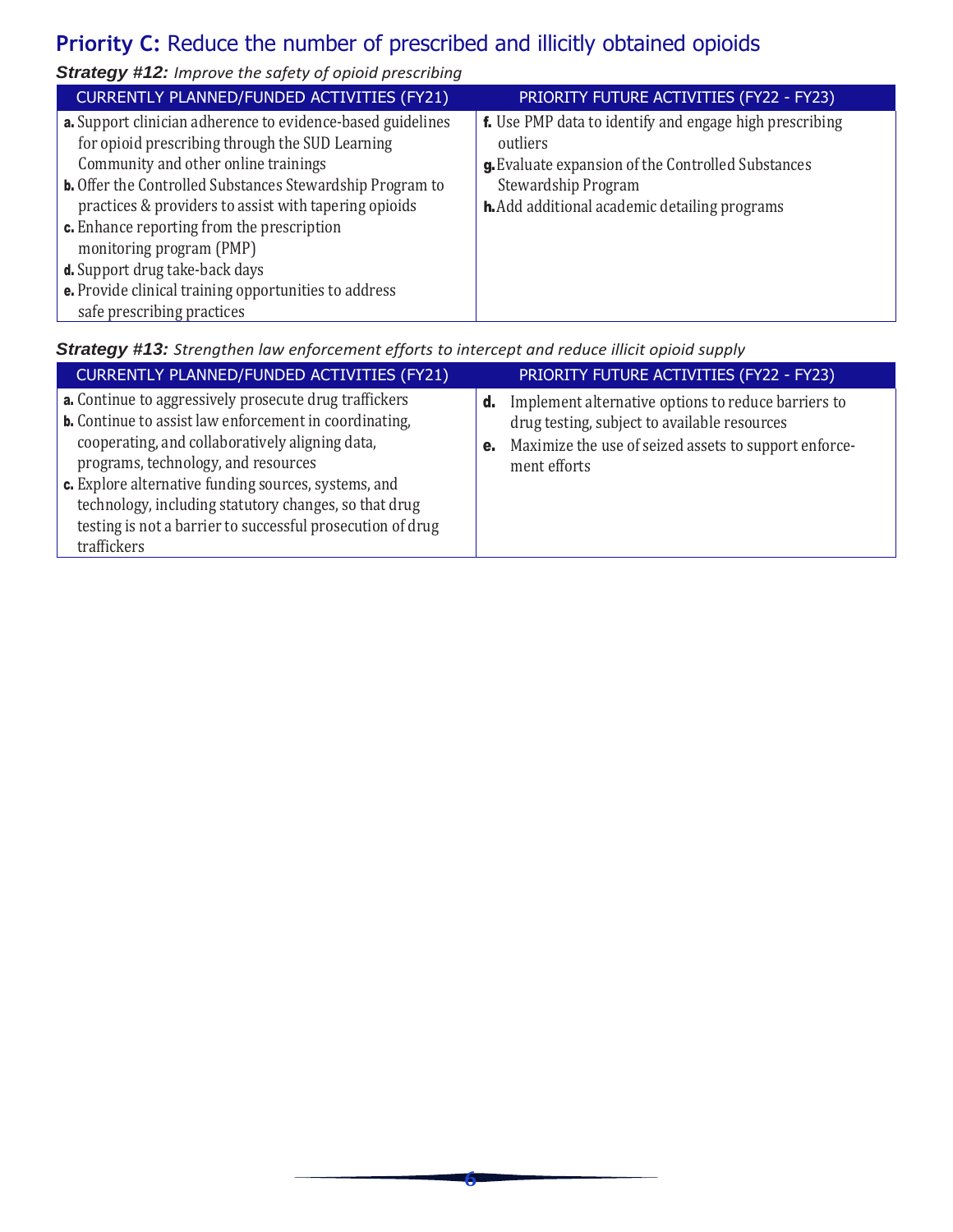## Priority D: Reduce the number of fatal and non-fatal overdoses

#### *Strategy#14: Ensure the availability ofnaloxone for high-risk individuals viatargeted distribution*

| CURRENTLY PLANNED/FUNDED ACTIVITIES (FY21)                                                                                                                                                                                                                                                                                                                                                                                                                                                                                                                                                                                                                                | PRIORITY FUTURE ACTIVITIES (FY22 - FY23)                                                                                                                                                                                                                                               |
|---------------------------------------------------------------------------------------------------------------------------------------------------------------------------------------------------------------------------------------------------------------------------------------------------------------------------------------------------------------------------------------------------------------------------------------------------------------------------------------------------------------------------------------------------------------------------------------------------------------------------------------------------------------------------|----------------------------------------------------------------------------------------------------------------------------------------------------------------------------------------------------------------------------------------------------------------------------------------|
| <b>a.</b> Deploy mobile response teams in every Maine county as<br>part of the OPTIONS (Overdose Prevention Through<br>Intensive Outreach, Naloxone and Safety) initiative to<br>educate and engage high risk individuals in harm reduction<br>strategies, including the distribution and use of naloxone<br>and to offer treatment/recovery services, including MAT<br><b>b.</b> Support legislation permitting Emergency Medical<br>Technicians (EMTs) to distribute as well as administer<br>naloxone<br>c. Support MeHAF funded pilot harm reduction education<br>for pregnant patients, OB staff, and providers and<br>naloxone distribution to post-partum patients | d. Continue to mobilize response teams in collaboration<br>with local law enforcement, emergency responders,<br>recovery coaches and harm reduction professionals as<br>part of the OPTIONS Initiative<br>e. Continue to support quality improvement initiatives<br>for pregnant women |

#### *Strategy#15: Ensurewidespread distribution and ease ofaccessto naloxone by the general public*

| CURRENTLY PLANNED/FUNDED ACTIVITIES (FY21)                                                                                                                                              | PRIORITY FUTURE ACTIVITIES (FY22 - FY23)                                                                                                                                                                                                                                      |
|-----------------------------------------------------------------------------------------------------------------------------------------------------------------------------------------|-------------------------------------------------------------------------------------------------------------------------------------------------------------------------------------------------------------------------------------------------------------------------------|
| a. Continue to support the purchase and distribution of<br>sufficient doses of naloxone to supply Tier 1 and Tier<br>2 distributors as designated by the Naloxone Steering<br>Committee | <b>b.</b> Educate health care providers about the opportunities and<br>importance of prescribing naloxone, including co-<br>prescribing naloxone with opioids<br>c. Collaborate with the State Board of Pharmacy and other<br>health professional boards on stigma reduction, |
|                                                                                                                                                                                         | naloxone distribution, and co-prescribing initiatives                                                                                                                                                                                                                         |

#### *Strategy #16: Increase public awareness of overdose prevention and the use of naloxone*

| <b>CURRENTLY PLANNED/FUNDED ACTIVITIES (FY21)</b>                    | <b>PRIORITY FUTURE ACTIVITIES (FY22 - FY23)</b>                 |
|----------------------------------------------------------------------|-----------------------------------------------------------------|
| <b>a.</b> Update and resume the "Have it On Hand" and related public | $\epsilon$ . Evaluate the effectiveness of the public education |
| messaging campaigns as part of the OPTIONS campaign                  | campaigns                                                       |
| <b>b.</b> Update and launch Eyes Open overdose prevention campaign.  | d. Broaden public education efforts where found to be effective |

## **Priority E:** Engage active users and the recovery community in harm reduction

*Strategy #17: Increase awareness, understanding, and utilization of harm reduction strategies and resources*

| <b>CURRENTLY PLANNED/FUNDED ACTIVITIES (FY21)</b>                                                                                                                                                                                                                                                                                                                                                                           | PRIORITY FUTURE ACTIVITIES (FY22 - FY23)                                                                                                                    |
|-----------------------------------------------------------------------------------------------------------------------------------------------------------------------------------------------------------------------------------------------------------------------------------------------------------------------------------------------------------------------------------------------------------------------------|-------------------------------------------------------------------------------------------------------------------------------------------------------------|
| <b>a.</b> Train and deploy "co-responders" -licensed behavioral health<br>specialists embedded in emergency response units - in every<br>Maine county as part of OPTIONS program<br><b>b.</b> Provide education on overdose prevention and treatment<br>resources at naloxone distribution sites and syringe service<br>programs through the OPTIONS program<br>c. Educate and promote the "Good Samaritan" law through the | g. Evaluate safe supply programs and consider implementation<br>of effective harm reduction programs that meet the<br>requirements of state and federal law |
| OPTIONS program, and assess its current effectiveness<br><b>d.</b> Implement public health education and intervention campaign as<br>part of the OPTIONS program<br>e. Expand sterile syringe access<br>f. Expand drug testing resources (e.g. fentanyl test strips)                                                                                                                                                        |                                                                                                                                                             |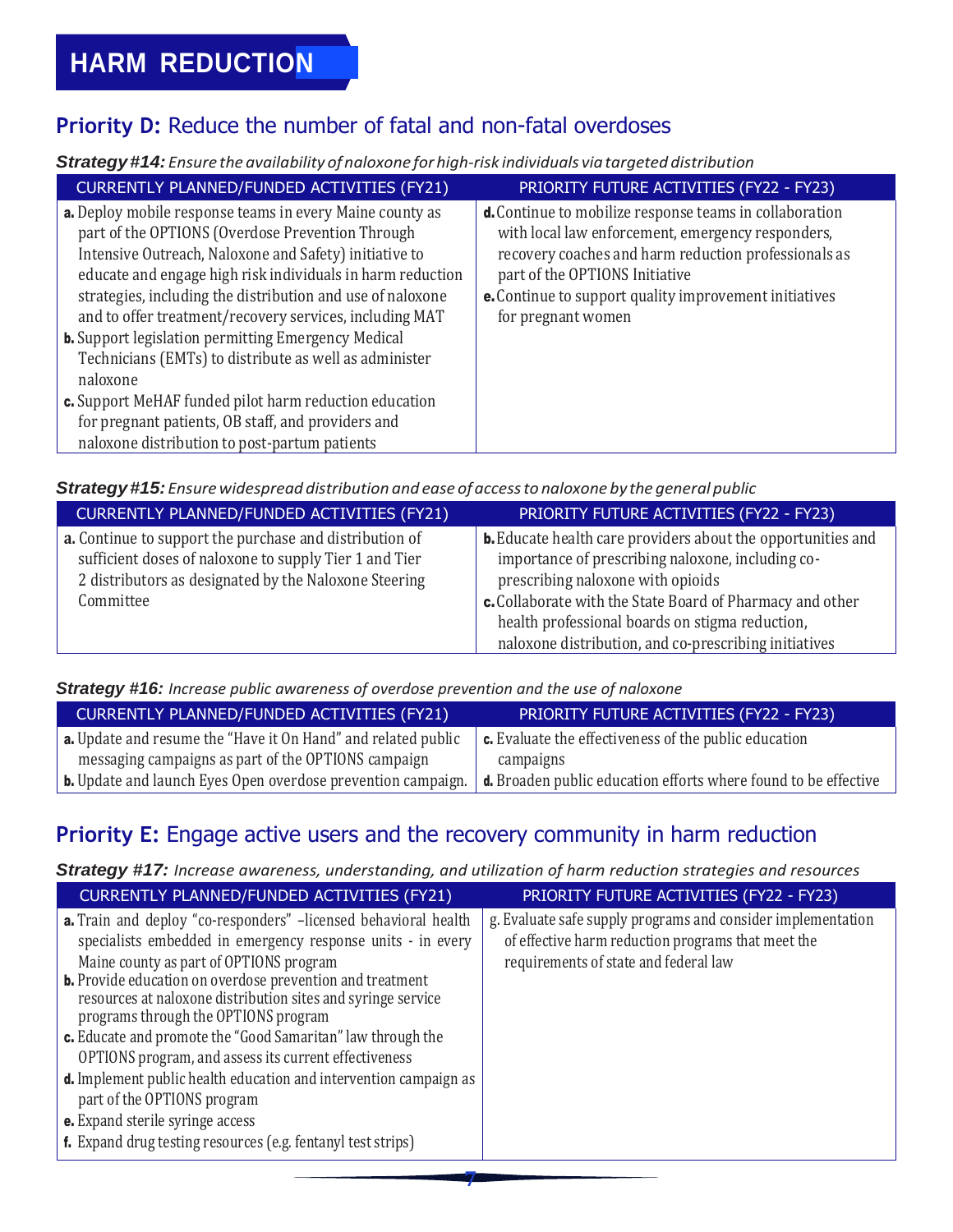| CURRENTLY PLANNED/FUNDED ACTIVITIES (FY21)                                                                                                                                                                                                                                                                                                            | PRIORITY FUTURE ACTIVITIES (FY22 - FY23) |
|-------------------------------------------------------------------------------------------------------------------------------------------------------------------------------------------------------------------------------------------------------------------------------------------------------------------------------------------------------|------------------------------------------|
| a. Engage and educate people experiencing homelessness in<br>harm reduction strategies and options for treatment and<br>recovery through the OPTIONS and StrengthenME initiatives<br><b>b.</b> Implement the Housing for Opioid Users Service Engagement<br>(HOUSE) pilot to engage individuals experiencing<br>homelessness in treatment and housing |                                          |

### **Priority F:** Engage providers, law enforcement, and the public in harm reduction strategies

*Strategy #19: Support the design and statewide replication of promising practices to reduce public opposition to effective harm reduction strategies*

| CURRENTLY PLANNED/FUNDED ACTIVITIES (FY21)                                                                                      | PRIORITY FUTURE ACTIVITIES (FY22 - FY23)                                                                                |
|---------------------------------------------------------------------------------------------------------------------------------|-------------------------------------------------------------------------------------------------------------------------|
| a. Convene community conversations to listen and share<br>information and educational materials on harm<br>reduction strategies | b. Contract with organizations with content expertise to<br>provide education and training on harm reduction strategies |

*Strategy #20: Promote a comprehensive system of care and referrals among health care and harm reduction services*

| <b>CURRENTLY PLANNED/FUNDED ACTIVITIES (FY21)</b>                                                                                                                                                                                                     | PRIORITY FUTURE ACTIVITIES (FY22 - FY23)                              |
|-------------------------------------------------------------------------------------------------------------------------------------------------------------------------------------------------------------------------------------------------------|-----------------------------------------------------------------------|
| <b>a.</b> Promote bidirectional referrals between syringe exchange<br>programs, primary care, MAT, and other health services,<br>including the diagnosis and treatment of hepatitis C and<br>HIV<br><b>b.</b> Decriminalize the possession of needles | c. Evaluate models of interconnected systems of care and<br>referrals |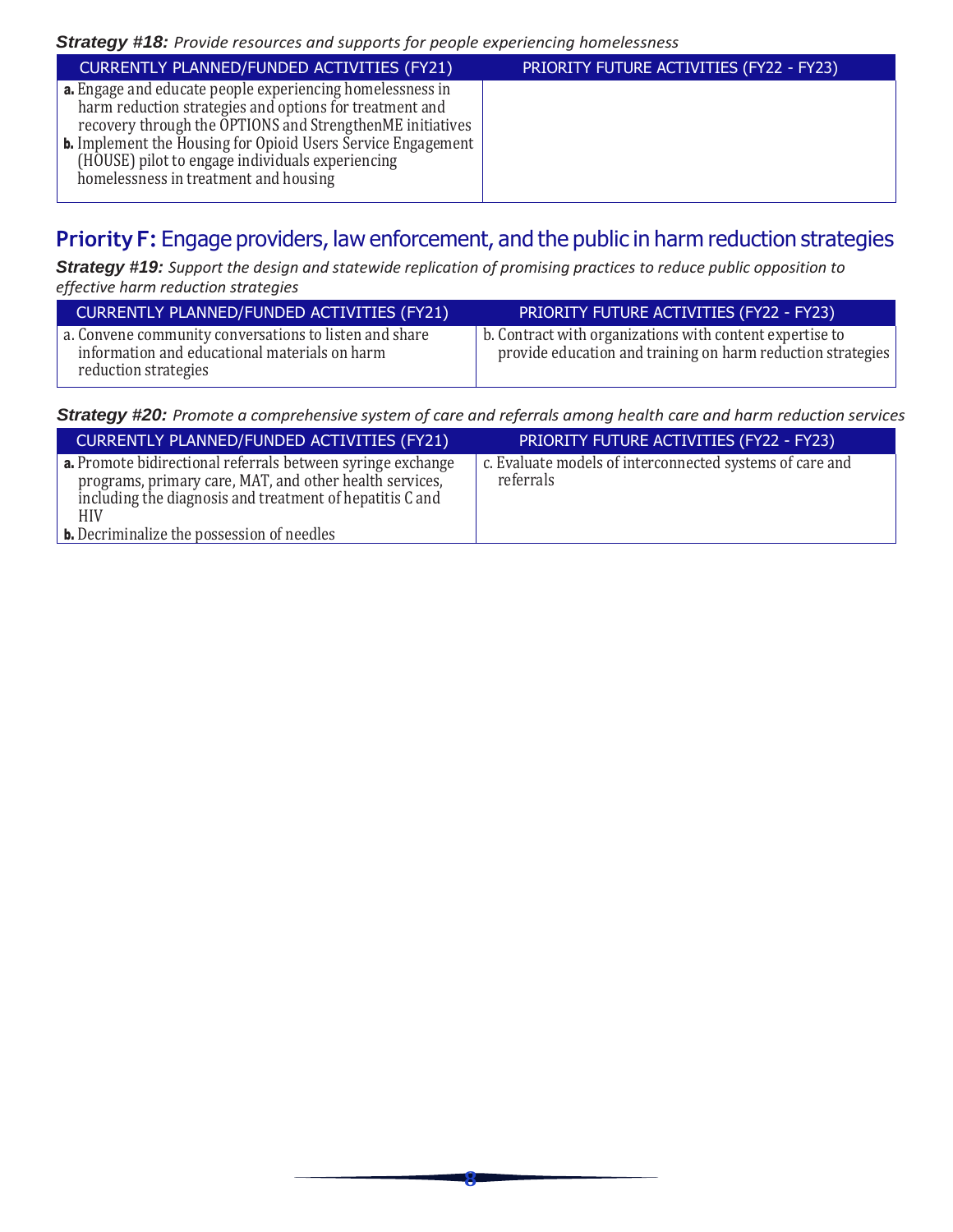## Priority G: Ensure the availability of treatment that is local, immediate, affordable, and best fit

*Strategy#21:Dedicate staff and fundingto supportthe screening,treatment, and recovery of pregnant womenwith substance use disorder and support substance-exposedinfants*

| <b>CURRENTLY PLANNED/FUNDED ACTIVITIES (FY21)</b>                                                                                                                                                                                                                                                                                                                                                                          |    | PRIORITY FUTURE ACTIVITIES (FY22 - FY23)                                                                                                                                                                                                                                                                                  |
|----------------------------------------------------------------------------------------------------------------------------------------------------------------------------------------------------------------------------------------------------------------------------------------------------------------------------------------------------------------------------------------------------------------------------|----|---------------------------------------------------------------------------------------------------------------------------------------------------------------------------------------------------------------------------------------------------------------------------------------------------------------------------|
| <b>a.</b> Support, enhance, and align all efforts to ensure high<br>quality treatment for pregnant and parenting women<br>among departments, offices, and programs, including<br>working with the Perinatal Quality Collaborative to join<br>the Alliance for Innovation on Maternal (AIM) Health<br><b>b.</b> Implement integrated models of care for pregnant and<br>parenting women, such as the Maternal Opioid Misuse | i. | <b>g.</b> Develop a statewide strategic workplan for addressing the<br>prevention and treatment of substance exposed infants in<br>Maine.<br><b>h.</b> Enhance the Cradle ME referral system to include<br>Public Health Nursing, Home Visiting and WIC<br>Implement the federal Medicaid 1115 Waiver for SUD<br>services |
| (MOM) initiative<br>c. Maintain a Maternal SUD and Substance-Exposed Infant<br>(SEI) Task Force                                                                                                                                                                                                                                                                                                                            |    | Increase access to SUD treatment for parents with children<br>in foster care<br>k. Support the development of systems to ensure SEI                                                                                                                                                                                       |
| <b>d.</b> Support the annual SEI conference<br>e. Promote evidence-based approaches to supporting sub-<br>stance-affected infants during the newborn                                                                                                                                                                                                                                                                       |    | get appropriate preventive<br>newborns<br>services,<br>developmental screening, and follow-up Hepatitis C<br>screening                                                                                                                                                                                                    |
| hospitalization, including use of Eat, Sleep, Console and<br>Snuggle ME guidelines<br>f. Ensure that all substance-exposed infants have a Plan of<br>Safe Care (POSC)                                                                                                                                                                                                                                                      | ь. | Review and update the birth certificate worksheet to<br>reduce stigmatizing language and collect surveillance<br>data around SEI, POSC, and maternal SUD                                                                                                                                                                  |

*Strategy#22:Improve patient accessto MedicationAssistedTreatment(MAT),with special effortsto reach populations most atrisk*

| CURRENTLY PLANNED/FUNDED ACTIVITIES (FY21)                                                                                    | PRIORITY FUTURE ACTIVITIES (FY22 - FY23)                                                             |
|-------------------------------------------------------------------------------------------------------------------------------|------------------------------------------------------------------------------------------------------|
| <b>a.</b> Strengthen Maine's system for treatment and recovery<br><b>b.</b> Implement the federal Medicaid 1115 IMD Waiver to | <b>f.</b> Work with the Department of Corrections and county jails                                   |
| enhance access to residential SUD treatment                                                                                   | to identify sustainable funding to provide MAT<br>universally to all incarcerated individuals with a |
| <b>c.</b> Continue supporting emergency departments in                                                                        | diagnosis of SUD                                                                                     |
| adding rapid induction MAT                                                                                                    | g. Assess need and fill gaps in treatment capacity for                                               |
| <b>d.</b> Continue supporting county jails and Department                                                                     | adolescents, including medically supervised                                                          |
| of Corrections in adding MAT                                                                                                  | withdrawal                                                                                           |
| <b>e.</b> Support the Wabanaki nations in creating a Maine-                                                                   | <b>h.</b> Pilot and evaluate mobile MAT services                                                     |
| based treatment and recovery center                                                                                           | <b>i.</b> Support expansion of MAT programs in county jails                                          |
|                                                                                                                               | and DOC by including all forms of MAT                                                                |
|                                                                                                                               | Improve referrals with and within specialty courts                                                   |

*Strategy #23: Increase MAT provider capacity for providing low barrier, rapid access to treatment*

| <b>CURRENTLY PLANNED/FUNDED ACTIVITIES (FY21)</b>                                                                                                                                                                                          | PRIORITY FUTURE ACTIVITIES (FY22 - FY23)                                                                                                                                                                                        |
|--------------------------------------------------------------------------------------------------------------------------------------------------------------------------------------------------------------------------------------------|---------------------------------------------------------------------------------------------------------------------------------------------------------------------------------------------------------------------------------|
| <b>a.</b> Support Federally Qualified Health Centers (FQHCs)<br>in piloting low barrier MAT, including rapid induction<br>and bridging capacity, especially in rural areas<br><b>b.</b> Build upon existing MaineCare payment and benefits | <b>d.</b> Implement a statewide system for providing education<br>and technical assistance support for MAT providers,<br>including an SUD Learning Community<br><b>e.</b> Secure leadership commitments from health systems and |
| models, including the Opioid Health Homes (OHH)<br>program                                                                                                                                                                                 | provider groups to increase their number and capacity of<br>MAT (X-waivered) clinicians                                                                                                                                         |
| <b>c.</b> Assess and update reimbursement systems, including<br>commercial insurance, to maximize counseling<br>capacity                                                                                                                   | f. Allocate resources to ensure adequate reimbursement to<br>treatment providers across the range of services<br>g. Assess transportation needs to ensure access to MAT<br>appointments                                         |
|                                                                                                                                                                                                                                            | <b>h.</b> Support additional capacity for "bridging" from<br>MAT induction to maintenance treatment and<br>recovery                                                                                                             |
|                                                                                                                                                                                                                                            | <b>i.</b> Provide education and training on the Contingency<br>Management & Community Reinforcement approach for<br>stimulant use disorder                                                                                      |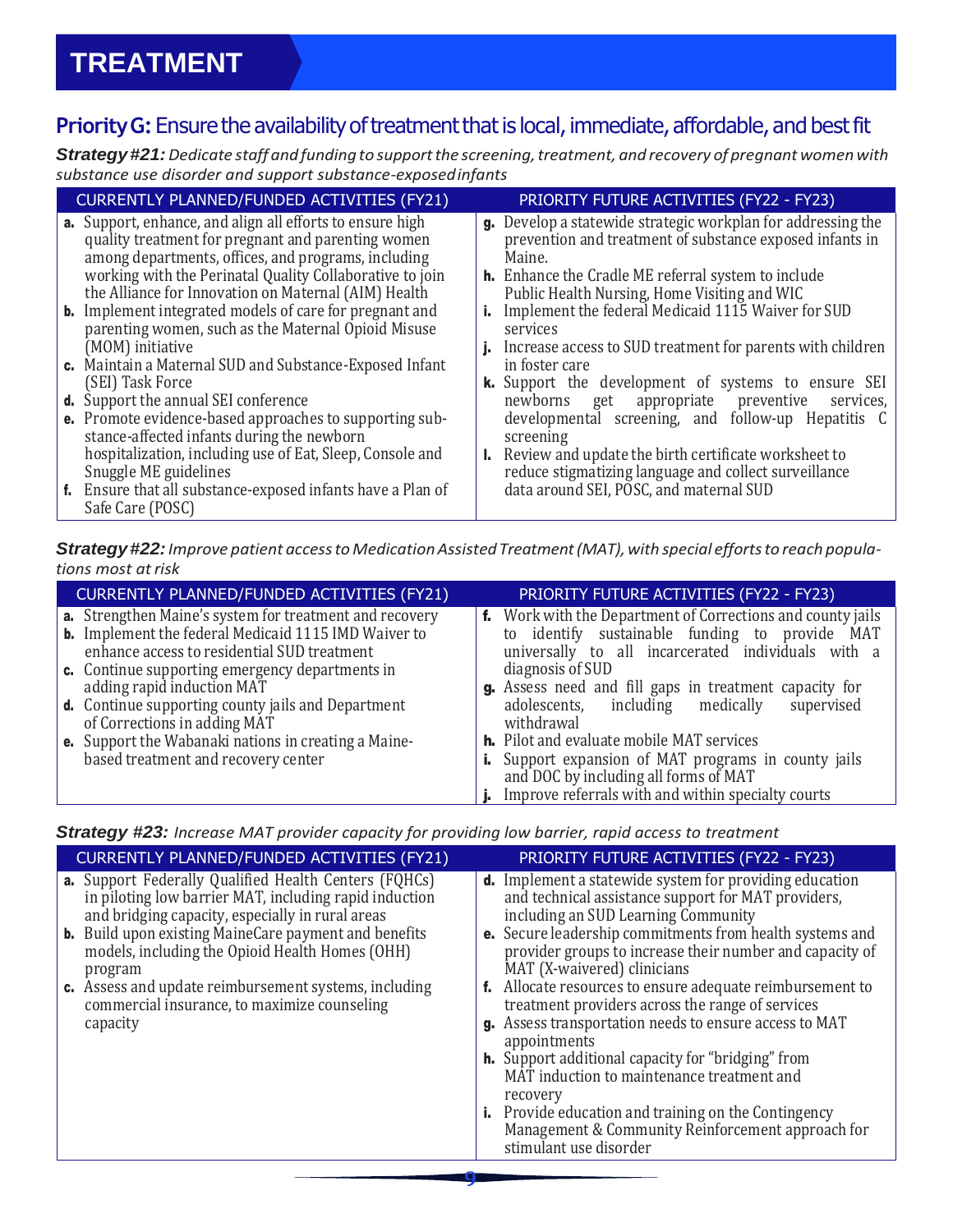| CURRENTLY PLANNED/FUNDED ACTIVITIES (FY21)                                                                                                                                                                                                                                                                                                                                                                                                                                                                                                                                                                                                  | PRIORITY FUTURE ACTIVITIES (FY22 - FY23)                                                      |
|---------------------------------------------------------------------------------------------------------------------------------------------------------------------------------------------------------------------------------------------------------------------------------------------------------------------------------------------------------------------------------------------------------------------------------------------------------------------------------------------------------------------------------------------------------------------------------------------------------------------------------------------|-----------------------------------------------------------------------------------------------|
| <b>a.</b> Expand the allowable credentials for preparation of take-<br>home doses of methadone by Opioid Treatment<br>Programs<br><b>b.</b> Implement the StrengthenME Initiative to provide<br>proactive outreach from Recovery Community Centers and<br>Recovery Coaches to reduce stress and improve<br>connectivity and Community Health Workers to engage<br>communities disproportionately affected by COVID-<br>c. Maintain the use of digital technology, including<br>telehealth, to deliver MAT and support patient monitoring<br>d. Implement active outreach as part of "OPTIONS" program<br>to increase referrals to treatment | e. Assess and maintain the most effective innovations to build<br>resiliency and preparedness |

*Strategy#25:Implementthemost promising practicesin response to increased use ofstimulants and polysubstances*

| CURRENTLY PLANNED/FUNDED ACTIVITIES (FY21) | PRIORITY FUTURE ACTIVITIES (FY22 - FY23)                                                                                                                                              |
|--------------------------------------------|---------------------------------------------------------------------------------------------------------------------------------------------------------------------------------------|
| a. Design a Contingency Management pilot   | <b>b.</b> Assess and update reimbursement systems and insurance<br>coverage for stimulants and polysubstance use disorders<br>$\epsilon$ . Implement the Contingency Management pilot |

## **PriorityH:** Increase the proportion of persons with SUD/OUD who seek or are in treatment

*Strategy#26:Provide clearpublic information aboutrealtime availability oftreatment options and howto access treatment and referrals, including telehealthoptions*

| CURRENTLY PLANNED/FUNDED ACTIVITIES (FY21)                                                                                                                                                                                                                                                                                                                                                                                                                                                                                                                                                                                                                                 | PRIORITY FUTURE ACTIVITIES (FY22 - FY23)                                                                    |
|----------------------------------------------------------------------------------------------------------------------------------------------------------------------------------------------------------------------------------------------------------------------------------------------------------------------------------------------------------------------------------------------------------------------------------------------------------------------------------------------------------------------------------------------------------------------------------------------------------------------------------------------------------------------------|-------------------------------------------------------------------------------------------------------------|
| <b>a.</b> Implement the Map & Match initiative to identify gaps<br>in the treatment service continuum and geographic<br>access shortages with real time capacity data<br><b>b.</b> Implement the treatment and recovery services locator<br>tool, including education of providers and the public<br>c. Pilot an SUD telephonic helpline in Washington County<br><b>d.</b> Implement the Office of Medicaid Service's "Health Care<br>Happens Here" campaign to provide a digital health<br>option during the COVID-19 pandemic<br><b>e.</b> Improve the 211 database and maintain the 211 Opioid<br>Helpline<br>f. Use Opioid Data Sharing Committee results to determine | g. Refine efforts to match people seeking treatment with<br>options that offer the best fit for their needs |
| gaps in treatment and recovery                                                                                                                                                                                                                                                                                                                                                                                                                                                                                                                                                                                                                                             |                                                                                                             |

*Strategy #27: Reduce structural and systemic barriers to treatment*

| CURRENTLY PLANNED/FUNDED ACTIVITIES (FY21)                                                                                                                                                                                                                                                                                     | PRIORITY FUTURE ACTIVITIES (FY22 - FY23) |
|--------------------------------------------------------------------------------------------------------------------------------------------------------------------------------------------------------------------------------------------------------------------------------------------------------------------------------|------------------------------------------|
| a. Collaborate with Maine's CAP Agencies and other partners<br>to provide transportation and child care for people<br>seeking treatment<br><b>b.</b> Improve access to public and private health<br>insurance coverage<br>c. Examine compliance with federal and state parity laws<br>by commercial health insurance companies |                                          |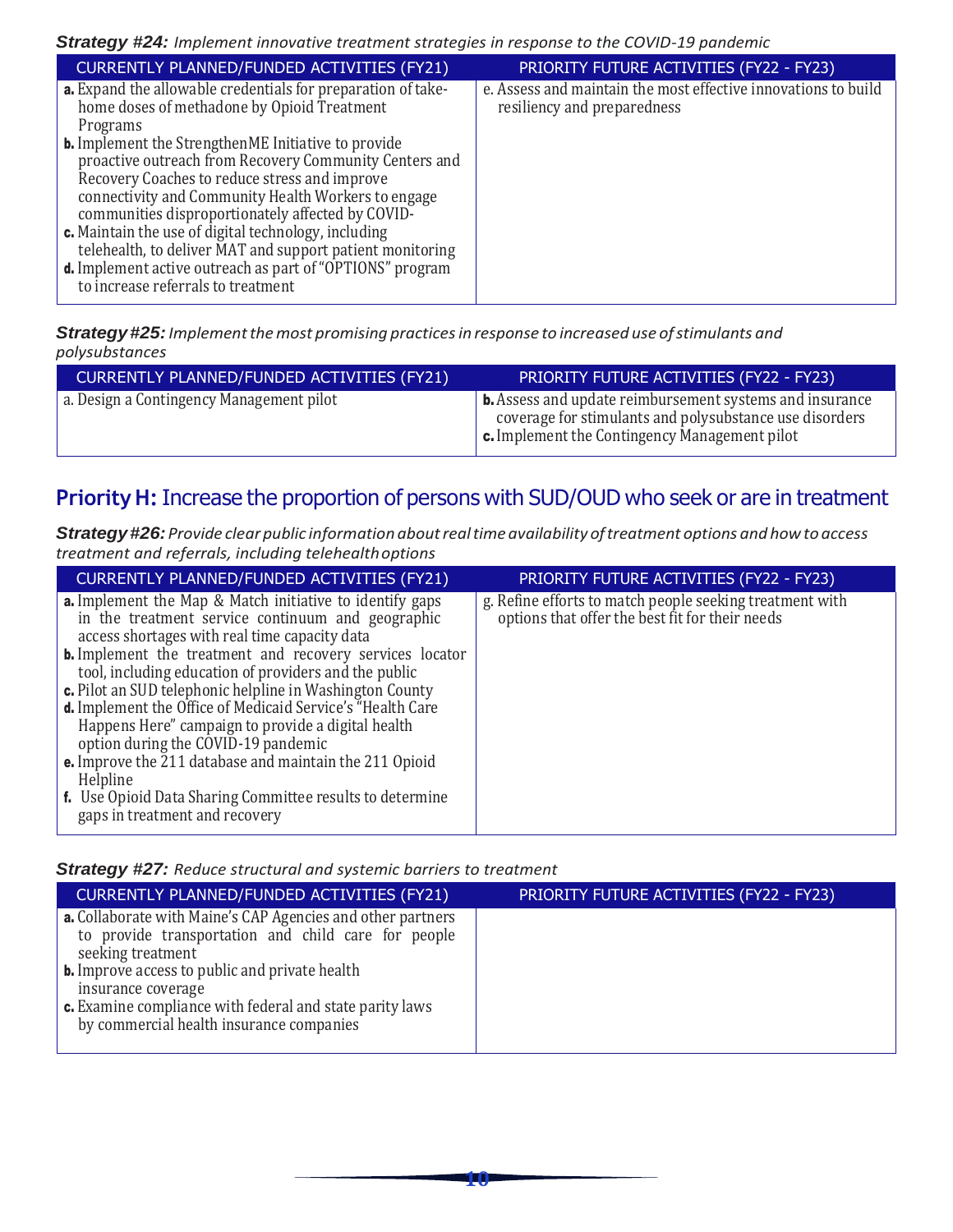## **Priority I:** Support individuals in recovery

#### *Strategy #28: Support recovery for youth and adults with SUD/OUD*

| CURRENTLY PLANNED/FUNDED ACTIVITIES (FY21)                                                                                                                                                                                                                                                                                                                                                                                                                                                                                                                      | PRIORITY FUTURE ACTIVITIES (FY22 - FY23)                                                                                                                                                                                                        |
|-----------------------------------------------------------------------------------------------------------------------------------------------------------------------------------------------------------------------------------------------------------------------------------------------------------------------------------------------------------------------------------------------------------------------------------------------------------------------------------------------------------------------------------------------------------------|-------------------------------------------------------------------------------------------------------------------------------------------------------------------------------------------------------------------------------------------------|
| <b>a.</b> Provide recovery supports for youth with SUD/OUD through $\vert$ <b>d.</b> Continue supporting youth-led and youth youth-<br>support for Young People in Recovery and other youth-led<br>and youth-serving organizations<br><b>b.</b> Provide employment support through the Department of<br>Labor's "Connecting with Opportunities" and "Maine Works"<br>initiatives<br>c. Provide more supports, including case management and<br>recovery support specialists, to assist individuals coming<br>out of incarceration in maintaining their recovery | serving organizations and activities<br><b>e.</b> Support secondary prevention projects within Maine<br>Center for Disease Control and Prevention and the<br>Department of Education<br>f. Identify and pilot new/innovative models of recovery |

#### *Strategy #29: Support individuals involved in the criminal justice and juvenile justice systems*

| CURRENTLY PLANNED/FUNDED ACTIVITIES (FY21)                                                                                                                                                                                                                                                                                                                                                                                                                                                                                                                                                                                                                                                                                   | PRIORITY FUTURE ACTIVITIES (FY22 - FY23)                                                                                                                                                                                                                                                                                                                                                                                                                                                                                                                                                    |
|------------------------------------------------------------------------------------------------------------------------------------------------------------------------------------------------------------------------------------------------------------------------------------------------------------------------------------------------------------------------------------------------------------------------------------------------------------------------------------------------------------------------------------------------------------------------------------------------------------------------------------------------------------------------------------------------------------------------------|---------------------------------------------------------------------------------------------------------------------------------------------------------------------------------------------------------------------------------------------------------------------------------------------------------------------------------------------------------------------------------------------------------------------------------------------------------------------------------------------------------------------------------------------------------------------------------------------|
| <b>a.</b> Promote and expand pre-arrest diversion programs and<br>treatment alternatives to incarceration, including<br>Treatment and Recovery Courts for individuals with SUD or<br>co- occurring mental health disorders<br><b>b.</b> Support the law enforcement Co-Responder and SUD<br>Liaison/Navigator programs<br>c. Support innovative pre-arrest and post arrest diversion<br>programming pilots, such as law enforcement assisted<br>diversion (LEAD) and the Sequential Intercept Model in<br>order to provide care coordination, improve<br>communication, reduce recidivism, and support recovery<br><b>d.</b> Support the peer-to-peer mentoring program for<br>participants in Treatment and Recovery Courts | <b>e.</b> Review recommendations from the 2020 evaluation of<br>Maine's Treatment and Recovery Courts for potential<br>implementation<br><b>f.</b> Evaluate the Southern Kennebec County Diversion<br>and Support Program for potential replication<br>g. Evaluate the Waldo-Knox Drug Offense Diversion and<br>Deflection Program<br><b>h.</b> Assess and support evidence-based re-entry programs,<br>such as those operated by the Maine Prisoner Re-Entry<br>Program<br>i. Expand the training for prosecutors, defense attorneys, and<br>participants in Treatment and Recovery Courts |

#### *Strategy #30: Increase the availability of recovery coaching services*

| <b>CURRENTLY PLANNED/FUNDED ACTIVITIES (FY21)</b>                                                                                                                                                                                                                                                                                                                                                                                                                   | PRIORITY FUTURE ACTIVITIES (FY22 - FY23)                                                                                                                                                                                                                                                                                                                                                                                                            |
|---------------------------------------------------------------------------------------------------------------------------------------------------------------------------------------------------------------------------------------------------------------------------------------------------------------------------------------------------------------------------------------------------------------------------------------------------------------------|-----------------------------------------------------------------------------------------------------------------------------------------------------------------------------------------------------------------------------------------------------------------------------------------------------------------------------------------------------------------------------------------------------------------------------------------------------|
| <b>a.</b> Support peer recovery coach trainings<br><b>b.</b> Continue to expand peer recovery coaches in<br>emergency departments initiating MAT<br><b>c.</b> Continue to expand peer recovery coach capacity<br>through community recovery centers and improve the<br>monitoring and supervision of recovery coaching<br><b>d.</b> Create a comprehensive list of all certified (CCAR)<br>recovery coaches in the state, regardless of their source of<br>training | e. Host an education and coordination conference for<br>recovery coaches, including recovery coaches who are<br>incarcerated<br>f. Establish a second level, state certification for Recovery<br>Coaches who meet the requirements<br>g. Evaluate cost and establish payment codes for recovery<br>coaching<br>h. Connect recovery coaches who have graduated from a<br>Treatment and Recovery Court to current and<br>potential Court participants |

#### *Strategy #31: Provide resilience-building programs and services for people in recovery*

| CURRENTLY PLANNED/FUNDED ACTIVITIES (FY21)                                                            | PRIORITY FUTURE ACTIVITIES (FY22 - FY23)                                                                                      |
|-------------------------------------------------------------------------------------------------------|-------------------------------------------------------------------------------------------------------------------------------|
| a. Implement the StrengthenME Initiative to help people<br>cope with the stress of the COVID pandemic | b. Assess resilience-building programs and strategies<br>for adults, and make recommendations for<br>potential implementation |